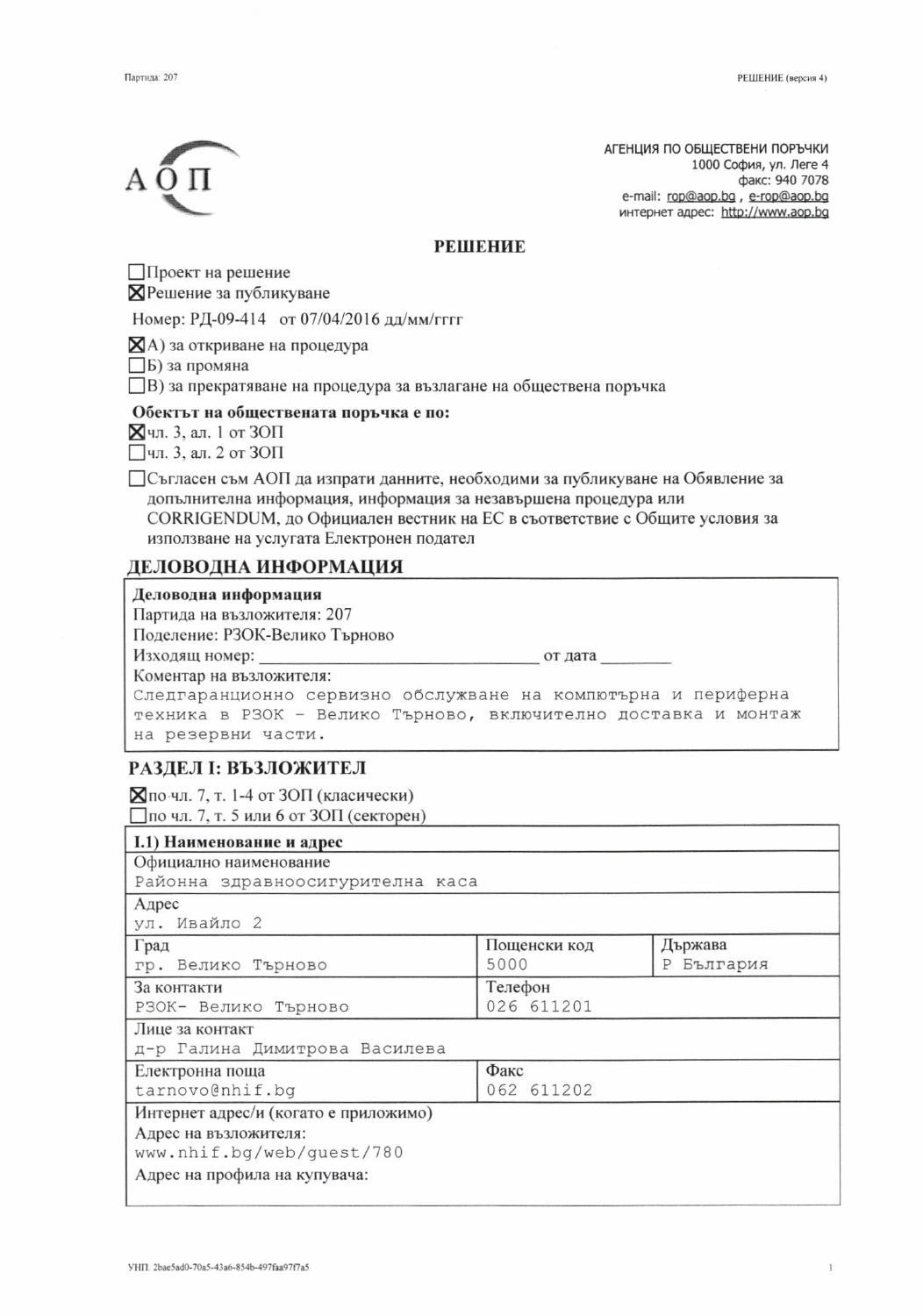| I.2) Вид на възложителя и основна дейност/и:            |                                    |  |
|---------------------------------------------------------|------------------------------------|--|
| (попълва се от възложители по чл.7, т.1-4 от ЗОП)       |                                    |  |
| Министерство или друг държавен орган,                   | Обществени услуги                  |  |
| включително техни регионални или                        | Отбрана                            |  |
| местни подразделения                                    | Обществен ред и сигурност          |  |
| Национална агенция/служба                               | Околна среда                       |  |
| □ Регионален или местен орган                           | Икономическа и финансова дейност   |  |
| Регионална или местна агенция/служба                    | ХЗдравеопазване                    |  |
| <b>X</b> Публичноправна организация                     | Настаняване/жилищно строителство и |  |
| Европейска институция/агенция или                       | места за отдих и култура           |  |
| международна организация                                | ]Социална закрила                  |  |
| □Друго (моля, уточнете):                                | Отдих, култура и религия           |  |
|                                                         | Образование                        |  |
|                                                         | Друго (моля, уточнете):            |  |
| I.3) Основна дейност/и на възложителя, свързана/и с:    |                                    |  |
| (попълва се от възложител по чл. 7, т.5 или 6 от ЗОП)   |                                    |  |
| Производство, пренос и разпределение на Пощенски услуги |                                    |  |
| природен газ и топлинна енергия                         |                                    |  |
| Електрическа енергия                                    | ]Железопътни услуги                |  |
| Пърсене, проучване или добив на                         | ∏градски железопътни, трамвайни,   |  |
| природен газ или нефт                                   | тролейбусни или автобусни услуги   |  |
| Пърсене, проучване или добив на                         | ]Пристанищни дейности              |  |
| въглища или други твърди горива                         |                                    |  |
| <b>⊡</b> Вода                                           | ]Летищни дейности                  |  |
| А) ЗА ОТКРИВАНЕ НА ПРОЦЕДУРА ЗА ВЪЗЛАГАНЕ НА ОБЩЕСТВЕНА |                                    |  |

# ПОРЪЧКА

# **II: ОТКРИВАНЕ**

### **ОТКРИВАМ**

| ⊠процедура за възлагане на обществена поръчка |  |
|-----------------------------------------------|--|
|-----------------------------------------------|--|

Пконкурс за проект

□ процедура за създаване на система за предварителен подбор

#### II.1) Вид на процедурата

| Попълва се от възложител по чл.7, т.1-4 от ЗОП     |                                             |  |
|----------------------------------------------------|---------------------------------------------|--|
| Открита процедура                                  | ХУскорена на договаряне с обявление         |  |
| Ограничена процедура                               | Договаряне без обявление                    |  |
| Ускорена ограничена процедура                      | ⊿Конкурс за проект - открит                 |  |
| Състезателен диалог                                | Конкурс за проект - ограничен               |  |
| Договаряне с обявление                             |                                             |  |
| Попълва се от възложител по чл.7, т.5 или 6 от ЗОП |                                             |  |
| Открита процедура                                  | □ Договаряне без обявление                  |  |
| Ограничена процедура                               | Конкурс за проект - открит                  |  |
| Договаряне с обявление                             | Конкурс за проект - ограничен               |  |
| <b>III: ПРАВНО ОСНОВАНИЕ</b>                       |                                             |  |
| Попълва се от възложител по чл.7, т.1-4 от ЗОП     |                                             |  |
| Чл. 16, ал. 8 от ЗОП                               | ⊠Чл. 84, т. , във вр. с чл. 86 ал. 3 от ЗОП |  |
| Чл. 16, ал. 8, във вр. с чл. 76 ал. 3 от ЗОП       | □Чл. 90, ал.1, т. __ от ЗОП                 |  |
| Чл. 83а, ал. 1 от ЗОП                              | $\Box$ Чл. 94, ал. 2 от ЗОП                 |  |
| Чл. 84, т. от $3$ ОП                               | $\Box$ Чл. 119в, ал. 3, т. от ЗОП           |  |

| $4\pi$ , 84, т. от ЗОП | □Чл. 119в, ал. 3, т. |
|------------------------|----------------------|
|                        |                      |